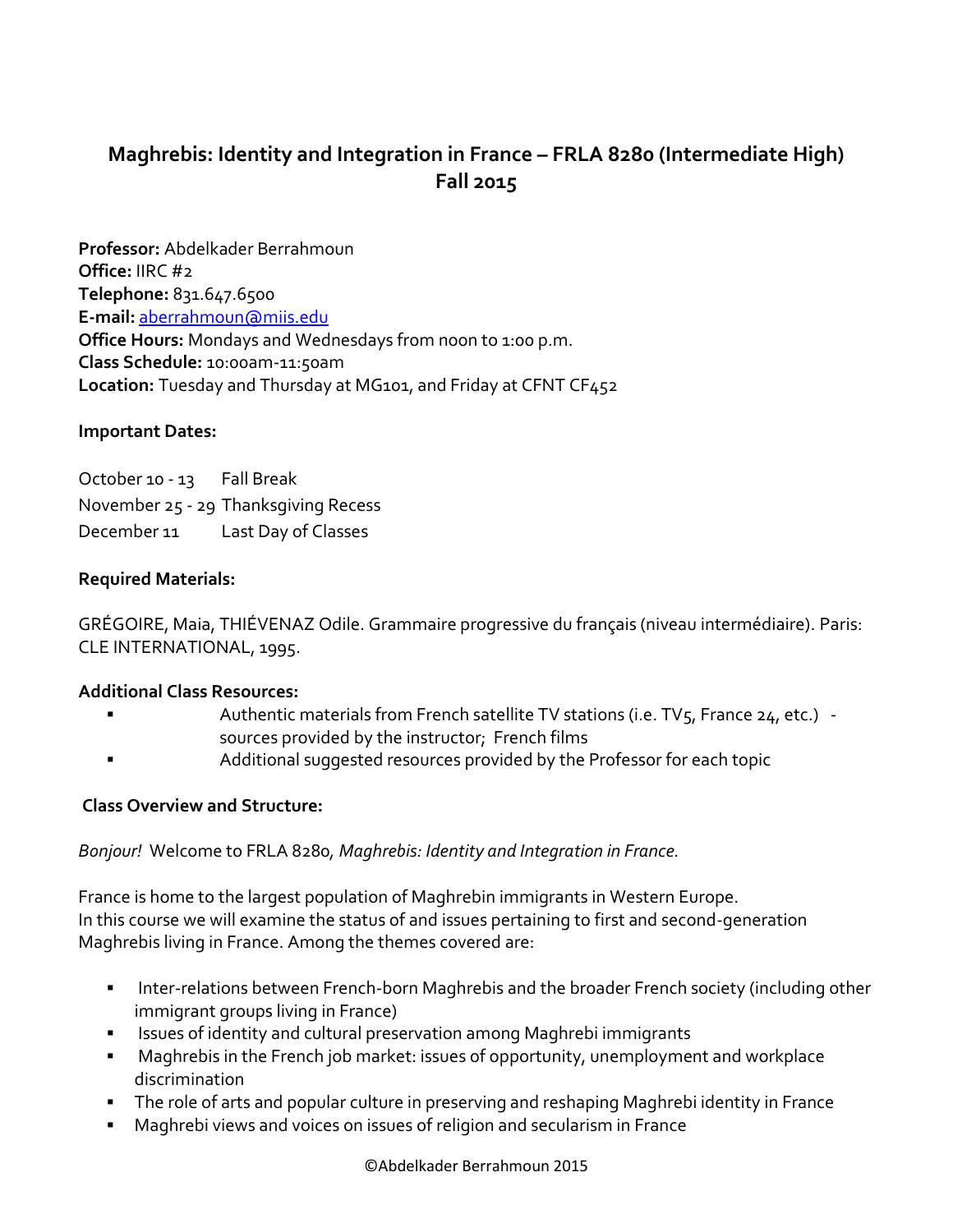- **Educational opportunity for Maghrebis in France**
- Changes to Maghrebi immigrant family structure and gender roles
- Maghrebi youth culture
- Political protest among Maghrebi immigrants in France
- Linguistic assimilation

We will apply research, analysis and reflection methods to our study of Maghrebin communities in France. Four overarching frameworks: (1) Political, (2) Social, (3) Economic, and (4) Religious/Cultural, provide a consistent structure for inquiry as we approach each of the course's six units. Guest speakers, video clips, contemporary media and other relevant primary and secondary sources will offer authentic perspectives on the Maghrebin community. Class activities include guest speaker events, discussions, cultural presentations, media analysis and commentary, and additional short exercises and unit quizzes. Projects include biweekly reflection papers, news updates on current events in France that are relevant to FRLA 8280, and a digital portfolio final project. The class will be conducted in French, and student projects will be completed in the target language.

# **Learning Outcomes**:

After successfully completing this course, you will be able to:

- identify and discuss major Maghrebi communities that reside in France
- analyze and reflect upon the complex inter-relations between Maghrebi cultures, ethnicities, religious groups; politics, history, and French society
- demonstrate increased understanding of Maghrebi cultural/ethnic diversity; address issues of stereotyping, discrimination and prejudice within France
- improve target language skills: speaking, reading, writing, listening comprehension
- expand knowledge/correct application of both French vocabulary and grammatical concepts
- synthesize learning; apply critical thinking and creativity to interpret class material in a final presentation

# **Unit Activities and Projects**

**Sequence for each \*2-week unit:** \* The course covers 6 units, each 2 weeks in length. **Week 1 – Tuesday:**

- **EXED Instructor-led overview** of a specific topic focus. We will utilize sources such as demographic maps, timelines, images and lecture to identify and learn about Maghrebi groups in France. Each unit overview will apply FRLA 8280's theoretical framework, and prepare you for more in-depth research.
- **Vocabulary** and conversation exercises related to the unit topic. The instructor will provide essential vocabulary. **You are expected to bring** a **3-ring binder to each class.** The binder is designated for organizing unit vocabulary and maintaining a Personal Dictionary of additional useful words. **Maintenance of the updated binder will be considered as part of regular class participation. Alternately, you may record vocabulary and Personal Dictionary lists on your laptop.**
- **Maghrebis in the News:** in-class listening/viewing and discussion of news clips related to the regions and population groups of the current unit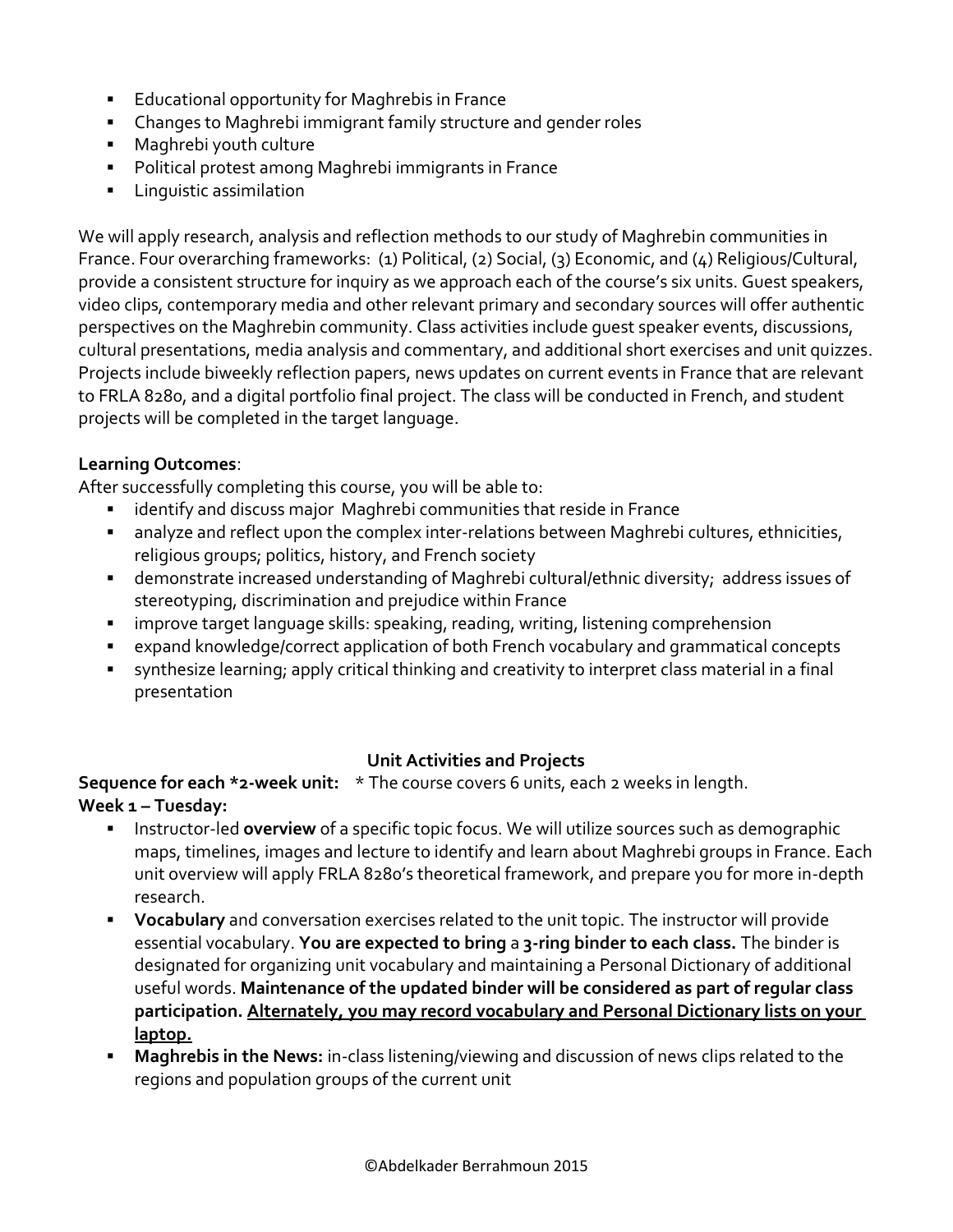## **Homework - due Week 1, Thursday:**

- Vocabulary homework assignments
- Preparation of (minimum) **6 questions** for the upcoming guest speaker. Questions should incorporate initial topic study, and apply each of the 4 course frameworks (e.g. 2 questions about Culture and Religion, 2 questions about Politics, and 2 questions about Economic and Social factors).

## **Week 1 – Thursday:**

- **Guest speaker presentation** on unit topic, via Skype or in-person visit. Each student will have an opportunity to ask one or more of his/her prepared questions. Please be prepared to take notes and participate in discussion. \* Please note: guest speaker presentations will usually take place at the beginning of class. Your prompt attendance is required.
- Class **re-cap and discussion** of guest speaker's presentation
- **Pre-writing grammar and vocabulary exercises,** in preparation for the written Reflection Paper
- **E** Begin 1<sup>st</sup> draft of Reflection paper. Guidelines for the Reflection Papers are found below. Rubrics will be distributed by the instructor.

## **Homework due Week 2, Tuesday:**

Read 1 short newspaper or online article, or watch a news clip (sources in English are permitted) about key areas studied in the current topic. Take notes in French, and prepare a 5-minute news update for oral presentation in class (presentations on Week 2 -Tuesday).

## **Week 2 – Tuesday:**

- **Cultural presentations (instructor-organized)** will introduce music, visual art, dance, cuisine, traditional handicrafts or other aspects of the featured Maghrebi groups. Cultural presentation offerings may include audio recordings, film clips, guest presenters or other sources.
- **"Maghrebin Communities in the News" –** short oral updates (see Homework due Week 2, Tuesday)
- **Reading:** text will focus on the current topic being studied
- **Writing:** approximately 30 minutes in-class writing time for Reflection Paper draft final revisions

**Homework:** Prepare and practice oral presentation of Reflection Papers (for Week 2 – Thursday)

## **Week 2- Thursday:**

**• Oral presentations of Reflection Papers.** You are encouraged to summarize your written presentation, rather than read it verbatim. Use note cards or whatever best helps you deliver the material. Each oral presentation will be followed by a short Q and A or discussion.

## **Reflection Paper Guidelines:**

The Reflection Paper is a record of your learning and interaction with the material from each topic. This includes introductory overviews, guest speaker presentations, news media reports, cultural information class presentations, and any other material introduced. Rather than just a restatement of facts, you are asked to respond to and synthesize topic information, while making personal connections and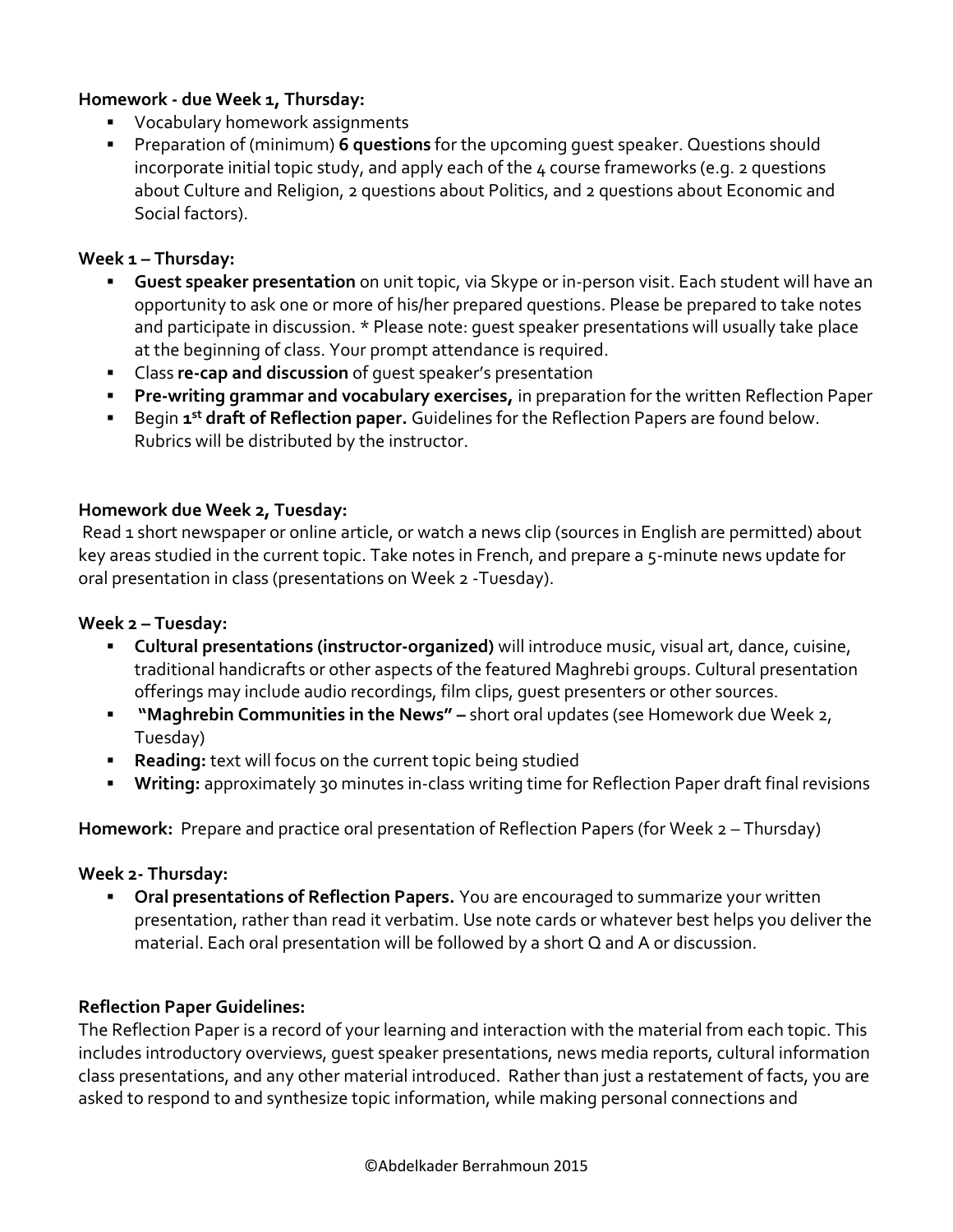incorporating FRLA 8280 frameworks. You will add your thoughts and analysis to shape an original statement about your learning in each unit.

Examples of personal writing prompts: *What I was most curious about…. What I still don't understand…. How did what I learned change my existing views, or confirm what I already thought?*

## **Reflection Paper Specifications:**

- Paper length/word count will be discussed in class
- double-spaced, size 12 font, .8 inch margin
- Incorporate **at least 15 words** of the current **unit vocabulary**
- Incorporate any grammatical concepts introduced in class
- **EXED Include words or phrases from your Personal Dictionary that apply to the topic**

## **Homework Guidelines:**

Written assignments will be due **every class at the beginning of class.** Students are expected to turn these assignments in **on time**. **Please include your name and the due date of the assignment on all submitted work.** 

Homework assignments will be graded on numerical points. The grading criteria is provided below.

## **Quizzes:**

Short bi-weekly quizzes will cover thematic vocabulary and/or grammatical concepts introduced in class.

# **Final Project: Digital Portfolio and Scheduled Oral Presentation:**

The Digital Portfolio offers you an opportunity to expand upon what you have learned about the Maghrebin community from among our previous topics. You will incorporate the four FRLA 8280 frameworks and a variety of project work into an electronic portfolio, using PowerPoint presentation format.

Materials for the digital portfolio may include:

- Expanded Reflection Paper
- Images with original captions
- Video clips with written commentary
- **EXED Analysis of an issue related to the Maghrebin community; proposal of a resolution**
- **E** Historical timeline with commentary
- Map with brief description
- **EXECUTE:** Spotlight on an issue
- Photo montage
- Other relevant material

Further criteria and grading rubrics will be provided by the instructor.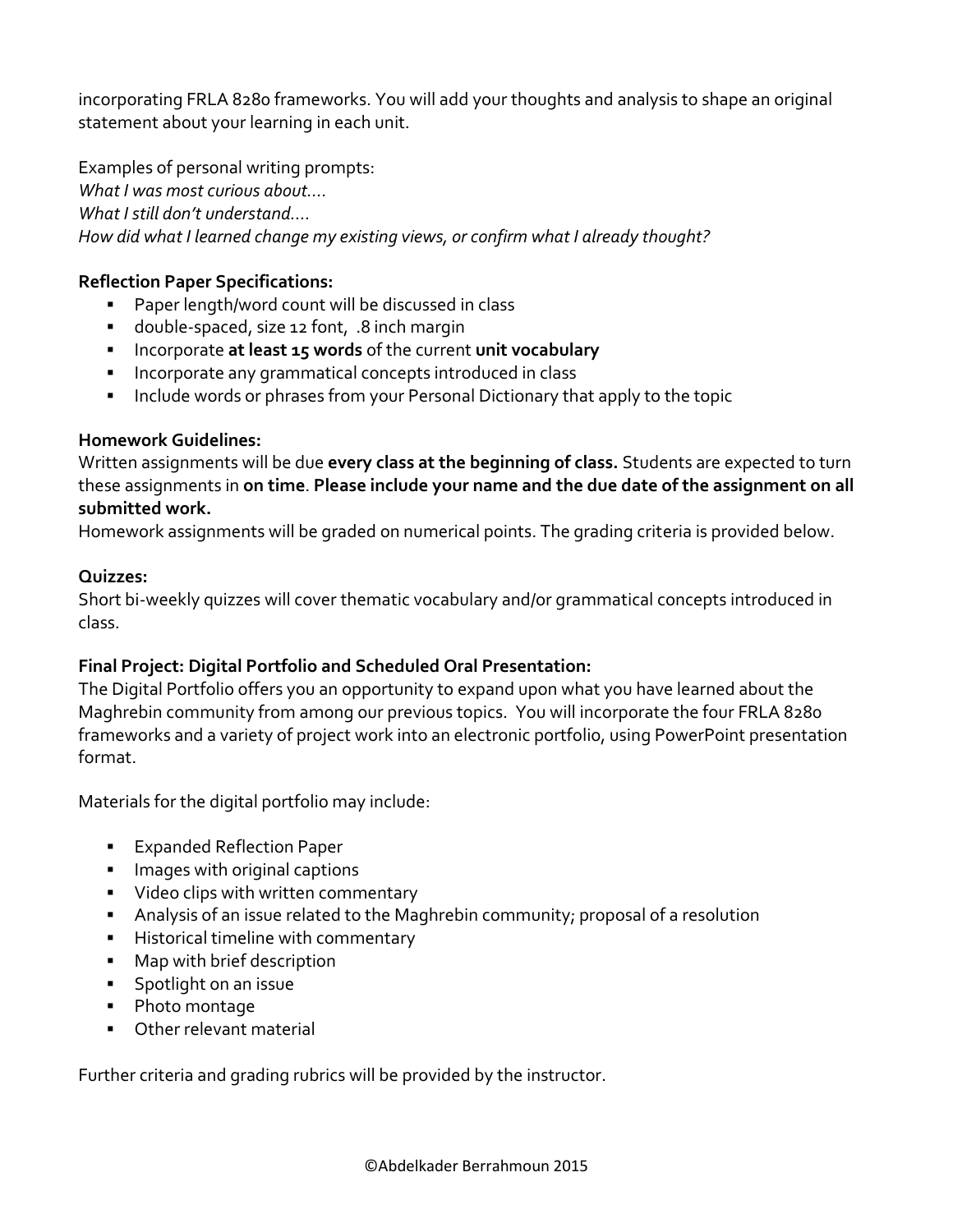#### **Important General Notes:**

- All assignments must be handed in at the beginning of class session
- You are allowed two excused absences (i.e. sickness or other emergency circumstances). Two points will be taken from the total grade points for each absence without the instructor's permission. Please inform your professor of absence as soon as possible before--not after--the class you will miss.
- Use of electronic devices is not permitted in class unless it is related to class activities and tasks (i.e. presentation). This requires the instructor's permission.
- Please switch off your cell phone during class time.

### **Active participation**

- **Use of French:** The language of instruction and interaction in class is French. English is not used in class or with the teacher outside class.
- Attend regularly as absence affects both absence and participation grades
- **EXECT** Show evidence of preparation of materials prior to class session
- **EXED Initiate talking and lead discussions on the assigned class materials and topics**
- Respond to the instructors' questions on the content of the materials
- Participate fully and actively in all class activities and tasks (i.e. pair and group work)
- Engage in discussion with classmates and quest speakers

#### **Grading Guidelines**

| Class participation (see absence policy below) | 20% |
|------------------------------------------------|-----|
| Homework assignments                           | 20% |
| Short quizzes                                  | 20% |
| Maghrebin communities in the news              | 5%  |
| Reflection paper                               | 15% |
| Final project                                  | 20% |

## **Grade distribution**

| $A = 4.0 = 96 - 100$  | $C_+$ = 2.33 = 73 – 77 |
|-----------------------|------------------------|
| $A - 3.67 = 92 - 95$  | $C = 2.0 = 69 - 72$    |
| $B+ = 3.33 = 88 - 91$ | $C - 1.67 = 64 - 68$   |
| $B = 3.0 = 83 - 87$   | $D = 1.00 = 60 - 63$   |
| $B - 2.67 = 78 - 82$  |                        |

#### **PLEASE SEE PAGE BELOW**